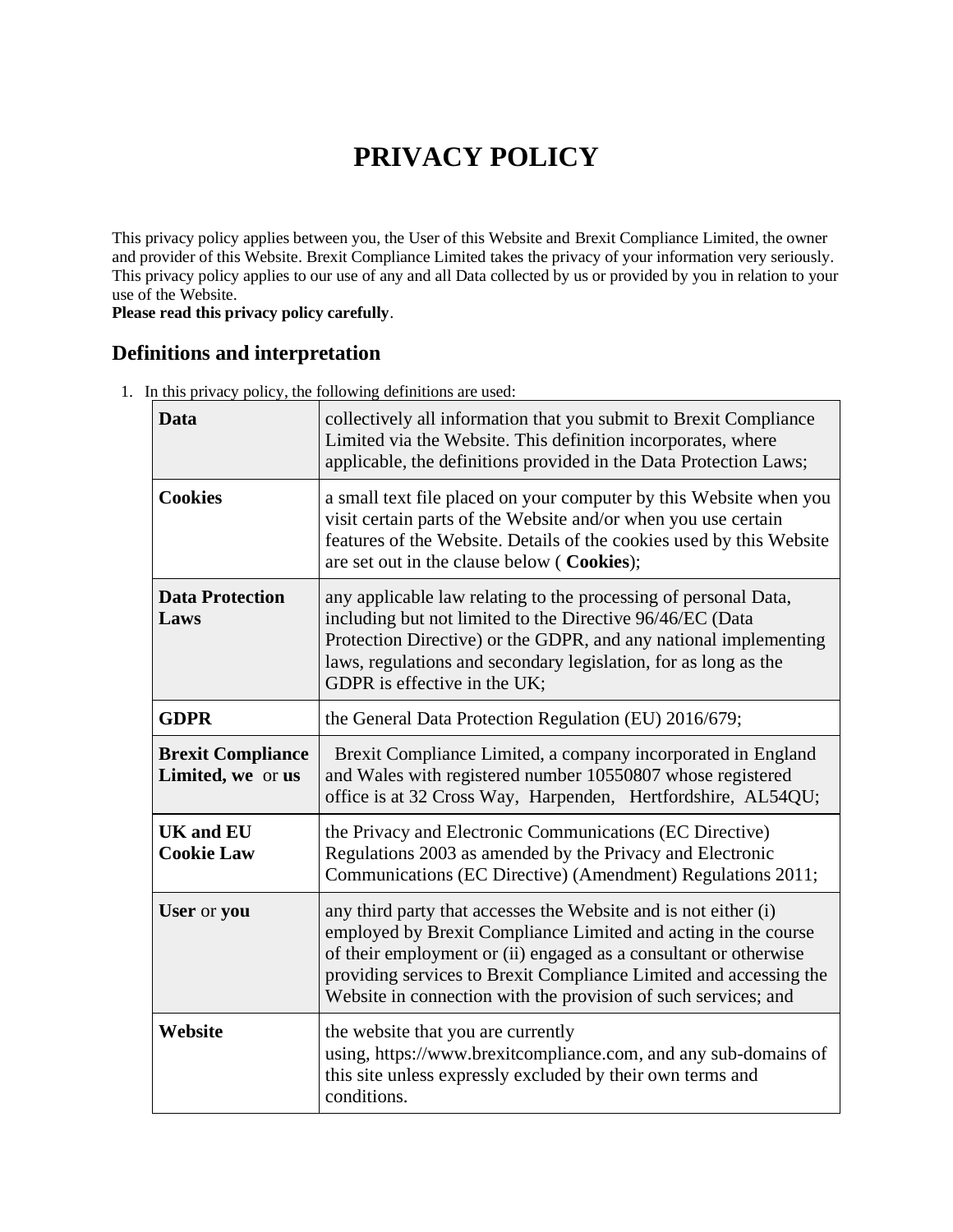- 2. In this privacy policy, unless the context requires a different interpretation:
	- a. the singular includes the plural and vice versa;
	- b. references to sub-clauses, clauses, schedules or appendices are to sub-clauses, clauses, schedules or appendices of this privacy policy;
	- c. a reference to a person includes firms, companies, government entities, trusts and partnerships;
	- d. "including" is understood to mean "including without limitation";
	- e. reference to any statutory provision includes any modification or amendment of it;
	- f. the headings and sub-headings do not form part of this privacy policy.

#### **Scope of this privacy policy**

- 3. This privacy policy applies only to the actions of Brexit Compliance Limited and Users with respect to this Website. It does not extend to any websites that can be accessed from this Website including, but not limited to, any links we may provide to social media websites.
- 4. For purposes of the applicable Data Protection Laws, Brexit Compliance Limited is the "data controller". This means that Brexit Compliance Limited determines the purposes for which, and the manner in which, your Data is processed.

#### **Data collected**

- 5. We may collect the following Data, which includes personal Data, from you:
	- a. name;
	- b. gender;
	- c. job title;
	- d. profession;
	- e. contact Information such as email addresses and telephone numbers;
	- f. demographic information such as postcode, preferences and interests;
	- g. financial information such as credit / debit card numbers;
	- h. IP address (automatically collected);
	- i. web browser type and version (automatically collected);
	- j. operating system (automatically collected);
	- k. a list of URLs starting with a referring site, your activity on this Website, and the site you exit to (automatically collected);

in each case, in accordance with this privacy policy.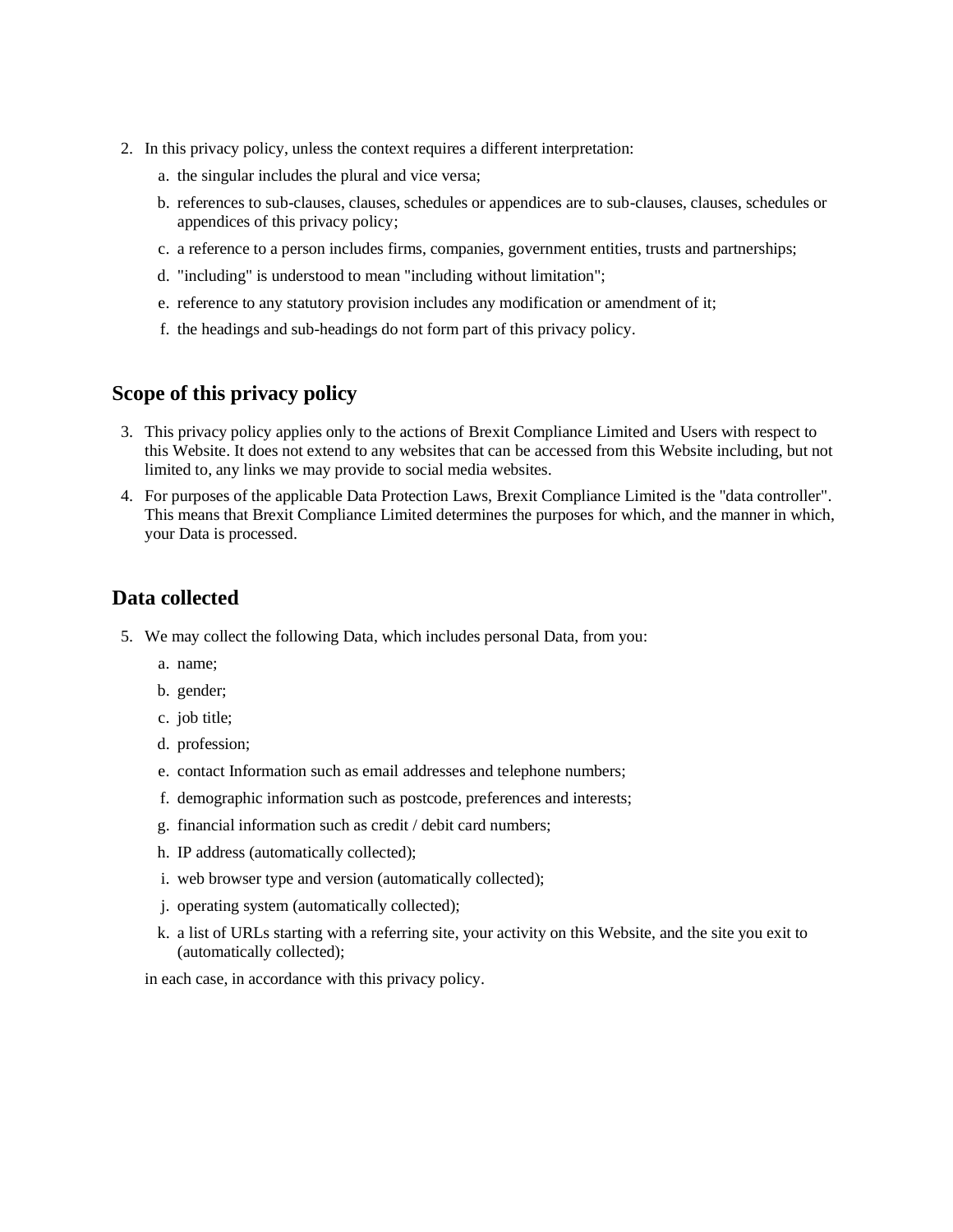#### **How we collect Data**

- 6. We collect Data in the following ways:
	- a. data is given to us by you ;
	- b. data is received from other sources; and
	- c. data is collected automatically.

#### **Data that is given to us by you**

- 7. Brexit Compliance Limited will collect your Data in a number of ways, for example:
	- a. when you contact us through the Website, by telephone, post, e-mail or through any other means;
	- b. when you register with us and set up an account to receive our products/services;
	- c. when you complete surveys that we use for research purposes (although you are not obliged to respond to them);
	- d. when you make payments to us, through this Website or otherwise;
	- e. when you elect to receive marketing communications from us;
	- f. when you use our services;

in each case, in accordance with this privacy policy.

## **Data that is received from third parties**

- 8. Brexit Compliance Limited will receive Data about you from the following third parties:
	- a. Google Analytics.

## **Data that is received from publicly available third parties sources**

- 9. We will receive Data about you from the following publicly available third party sources:
	- a. Google LLC formerly Google Inc. (1998–2017).

## **Data that is collected automatically**

- 10. To the extent that you access the Website, we will collect your Data automatically, for example:
	- a. we automatically collect some information about your visit to the Website. This information helps us to make improvements to Website content and navigation, and includes your IP address, the date, times and frequency with which you access the Website and the way you use and interact with its content.
	- b. we will collect your Data automatically via cookies, in line with the cookie settings on your browser. For more information about cookies, and how we use them on the Website, see the section below, headed "Cookies".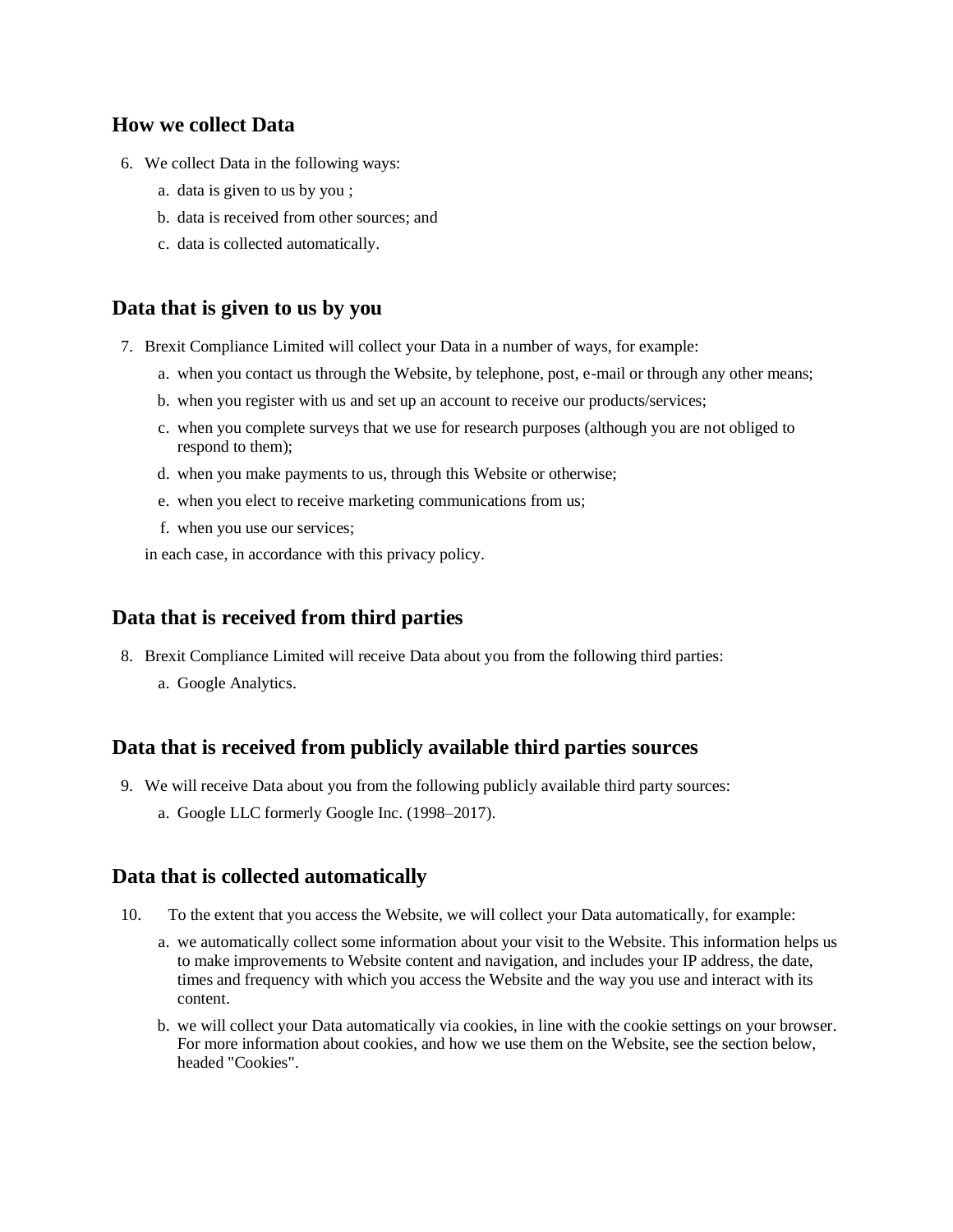#### **Our use of Data**

- 11. Any or all of the above Data may be required by us from time to time in order to provide you with the best possible service and experience when using our Website. Specifically, Data may be used by us for the following reasons:
	- a. internal record keeping;
	- b. improvement of our products / services;
	- c. transmission by email of marketing materials that may be of interest to you;

in each case, in accordance with this privacy policy.

- 12. We may use your Data for the above purposes if we deem it necessary to do so for our legitimate interests. If you are not satisfied with this, you have the right to object in certain circumstances (see the section headed "Your rights" below).
- 13. For the delivery of direct marketing to you via e-mail, we'll need your consent, whether via an opt-in or soft-opt-in:
	- a. soft opt-in consent is a specific type of consent which applies when you have previously engaged with us (for example, you contact us to ask us for more details about a particular product/service, and we are marketing similar products/services). Under "soft opt-in" consent, we will take your consent as given unless you opt-out.
	- b. for other types of e-marketing, we are required to obtain your explicit consent; that is, you need to take positive and affirmative action when consenting by, for example, checking a tick box that we'll provide.
	- c. if you are not satisfied about our approach to marketing, you have the right to withdraw consent at any time. To find out how to withdraw your consent, see the section headed "Your rights" below.
- 14. When you register with us and set up an account to receive our services, the legal basis for this processing is the performance of a contract between you and us and/or taking steps, at your request, to enter into such a contract.

#### **Who we share Data with**

- 15. We may share your Data with the following groups of people for the following reasons:
	- a. our employees, agents and/or professional advisors To obtain advice from professional advisers;
	- b. third party service providers who provide services to us which require the processing of personal data - to help third party service providers in receipt of any shared data to perform functions on our behalf to help ensure the website runs smoothly;
	- c. third party payment providers who process payments made over the Website to enable third party payment providers to process user payments and refunds;
	- d. relevant authorities to facilitate the detection of crime or the collection of taxes or duties;

in each case, in accordance with this privacy policy.

#### **Keeping Data secure**

16. We will use technical and organisational measures to safeguard your Data, for example:

a. access to your account is controlled by a password and a user name that is unique to you.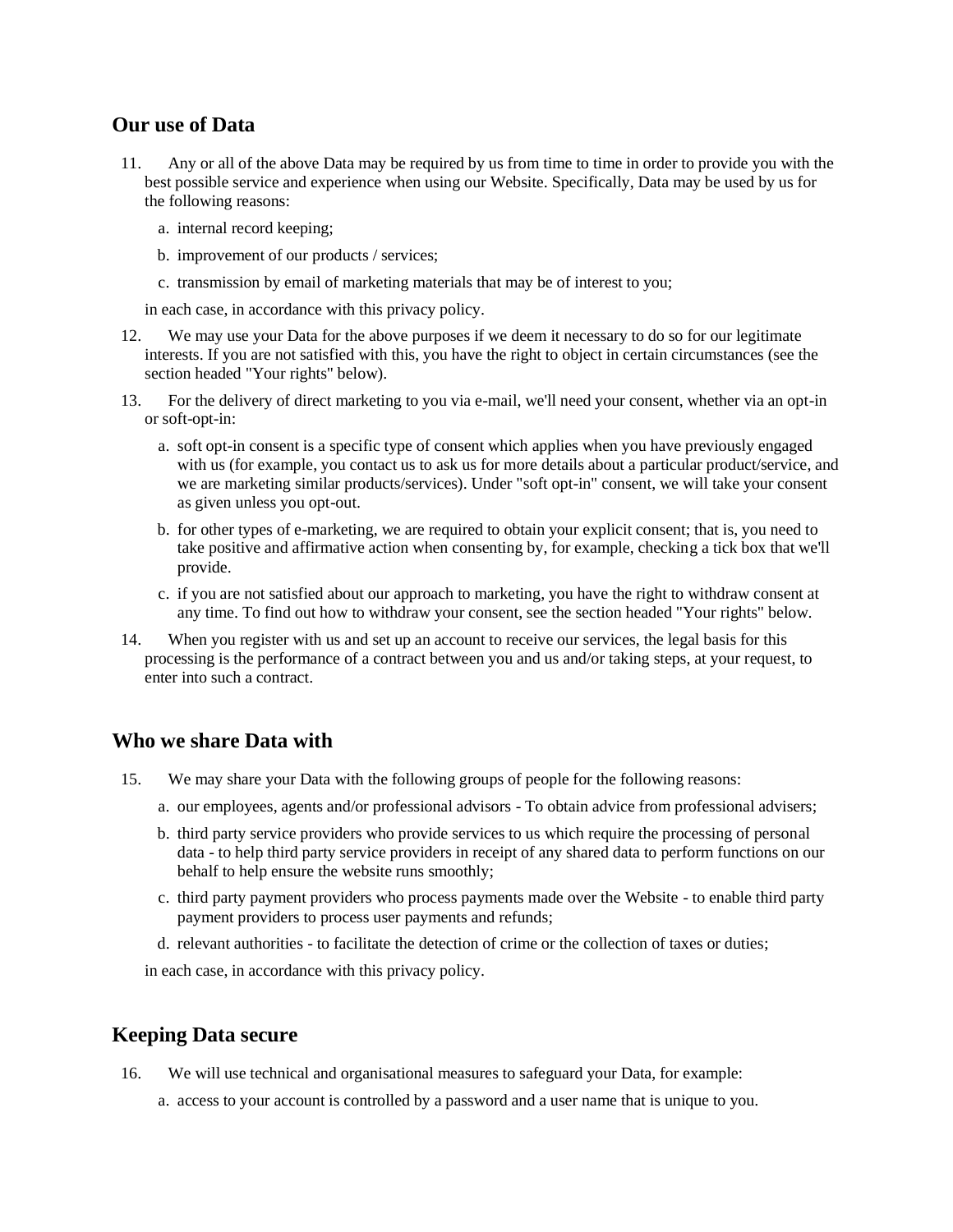- b. we store your Data on secure servers.
- c. payment details are encrypted using SSL technology (typically you will see a lock icon or green address bar (or both) in your browser when we use this technology.
- 17. Technical and organisational measures include measures to deal with any suspected data breach. If you suspect any misuse or loss or unauthorised access to your Data, please let us know immediately by contacting us via this e-mail address: exit@brexitcompliance.com.
- 18. If you want detailed information from Get Safe Online on how to protect your information and your computers and devices against fraud, identity theft, viruses and many other online problems, please visit www.getsafeonline.org. Get Safe Online is supported by HM Government and leading businesses.

#### **Data retention**

- 19. Unless a longer retention period is required or permitted by law, we will only hold your Data on our systems for the period necessary to fulfil the purposes outlined in this privacy policy or until you request that the Data be deleted.
- 20. Even if we delete your Data, it may persist on backup or archival media for legal, tax or regulatory purposes.

# **Your rights**

- 21. You have the following rights in relation to your Data:
	- a. **Right to access** the right to request (i) copies of the information we hold about you at any time, or (ii) that we modify, update or delete such information. If we provide you with access to the information we hold about you, we will not charge you for this, unless your request is "manifestly unfounded or excessive." Where we are legally permitted to do so, we may refuse your request. If we refuse your request, we will tell you the reasons why.
	- b. **Right to correct** the right to have your Data rectified if it is inaccurate or incomplete.
	- c. **Right to erase** the right to request that we delete or remove your Data from our systems.
	- d. **Right to restrict our use of your Data** the right to "block" us from using your Data or limit the way in which we can use it.
	- e. **Right to data portability** the right to request that we move, copy or transfer your Data.
	- f. **Right to object** the right to object to our use of your Data including where we use it for our legitimate interests.
- 22. To make enquiries, exercise any of your rights set out above, or withdraw your consent to the processing of your Data (where consent is our legal basis for processing your Data), please contact us via this e-mail address: exit@brexitcompliance.com.
- 23. If you are not satisfied with the way a complaint you make in relation to your Data is handled by us, you may be able to refer your complaint to the relevant data protection authority. For the UK, this is the Information Commissioner's Office (ICO). The ICO's contact details can be found on their website at https://ico.org.uk/.
- 24. It is important that the Data we hold about you is accurate and current. Please keep us informed if your Data changes during the period for which we hold it.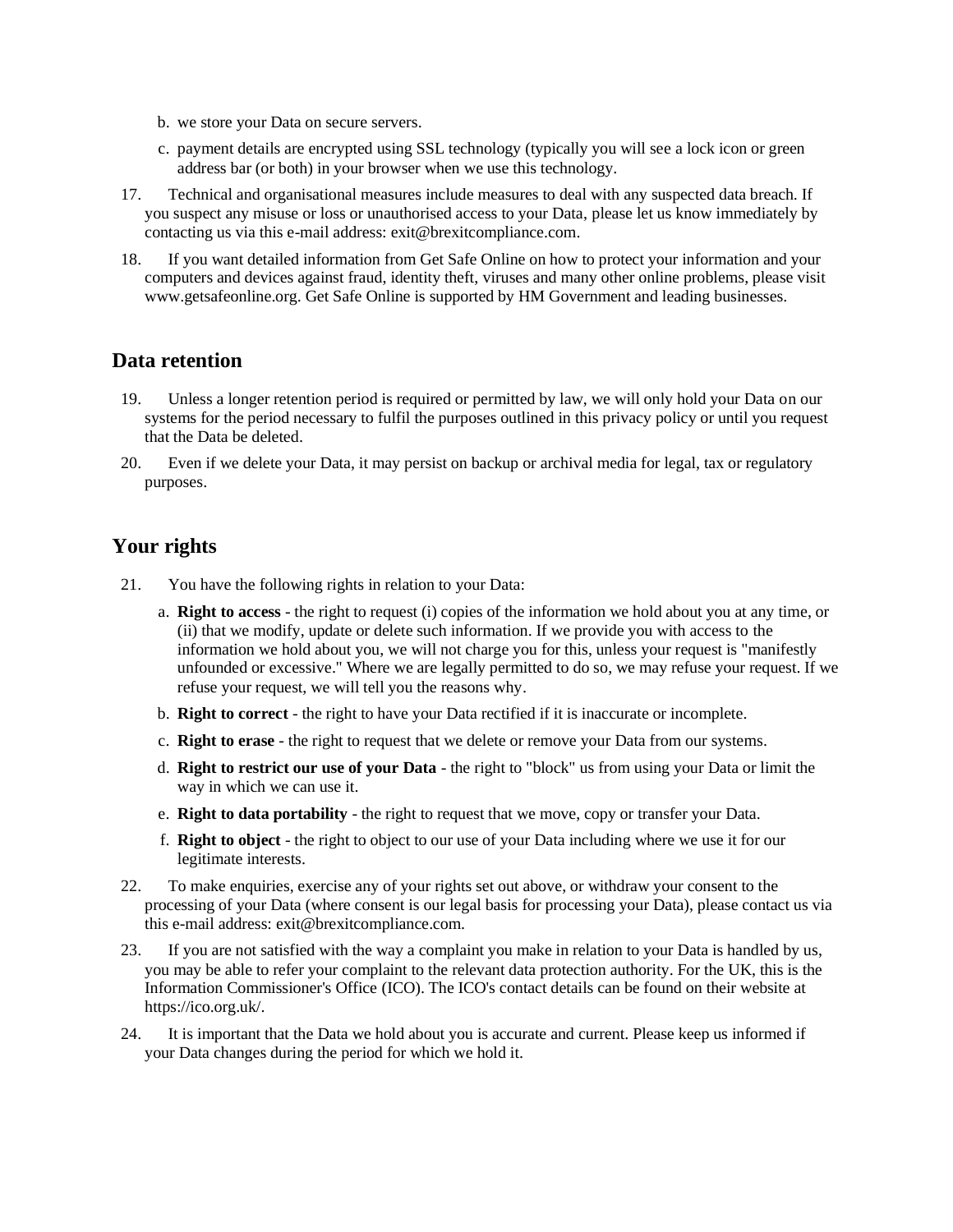#### **Links to other websites**

25. This Website may, from time to time, provide links to other websites. We have no control over such websites and are not responsible for the content of these websites. This privacy policy does not extend to your use of such websites. You are advised to read the privacy policy or statement of other websites prior to using them.

## **Changes of business ownership and control**

- 26. Brexit Compliance Limited may, from time to time, expand or reduce our business and this may involve the sale and/or the transfer of control of all or part of Brexit Compliance Limited. Data provided by Users will, where it is relevant to any part of our business so transferred, be transferred along with that part and the new owner or newly controlling party will, under the terms of this privacy policy, be permitted to use the Data for the purposes for which it was originally supplied to us.
- 27. We may also disclose Data to a prospective purchaser of our business or any part of it.
- 28. In the above instances, we will take steps with the aim of ensuring your privacy is protected.

#### **Cookies**

- 29. This Website may place and access certain Cookies on your computer. Brexit Compliance Limited uses Cookies to improve your experience of using the Website and to improve our range of services. Brexit Compliance Limited has carefully chosen these Cookies and has taken steps to ensure that your privacy is protected and respected at all times.
- 30. All Cookies used by this Website are used in accordance with current UK and EU Cookie Law.
- 31. Before the Website places Cookies on your computer, you will be presented with a message bar requesting your consent to set those Cookies. By giving your consent to the placing of Cookies, you are enabling Brexit Compliance Limited to provide a better experience and service to you. You may, if you wish, deny consent to the placing of Cookies; however certain features of the Website may not function fully or as intended.

| <b>Type of Cookie</b>             | <b>Purpose</b>                                                                                                                                                                                                                                                                        |
|-----------------------------------|---------------------------------------------------------------------------------------------------------------------------------------------------------------------------------------------------------------------------------------------------------------------------------------|
| Strictly necessary cookies        | These are cookies that are required for the operation of our<br>website. They include, for example, cookies that enable you to<br>log into secure areas of our website, use a shopping cart or make<br>use of e-billing services.                                                     |
| Analytical/performance<br>cookies | They allow us to recognise and count the number of visitors and<br>to see how visitors move around our website when they are using<br>it. This helps us to improve the way our website works, for<br>example, by ensuring that users are finding what they are looking<br>for easily. |
| Functionality cookies             | These are used to recognise you when you return to our website.<br>This enables us to personalise our content for you, greet you by                                                                                                                                                   |

32. This Website may place the following Cookies: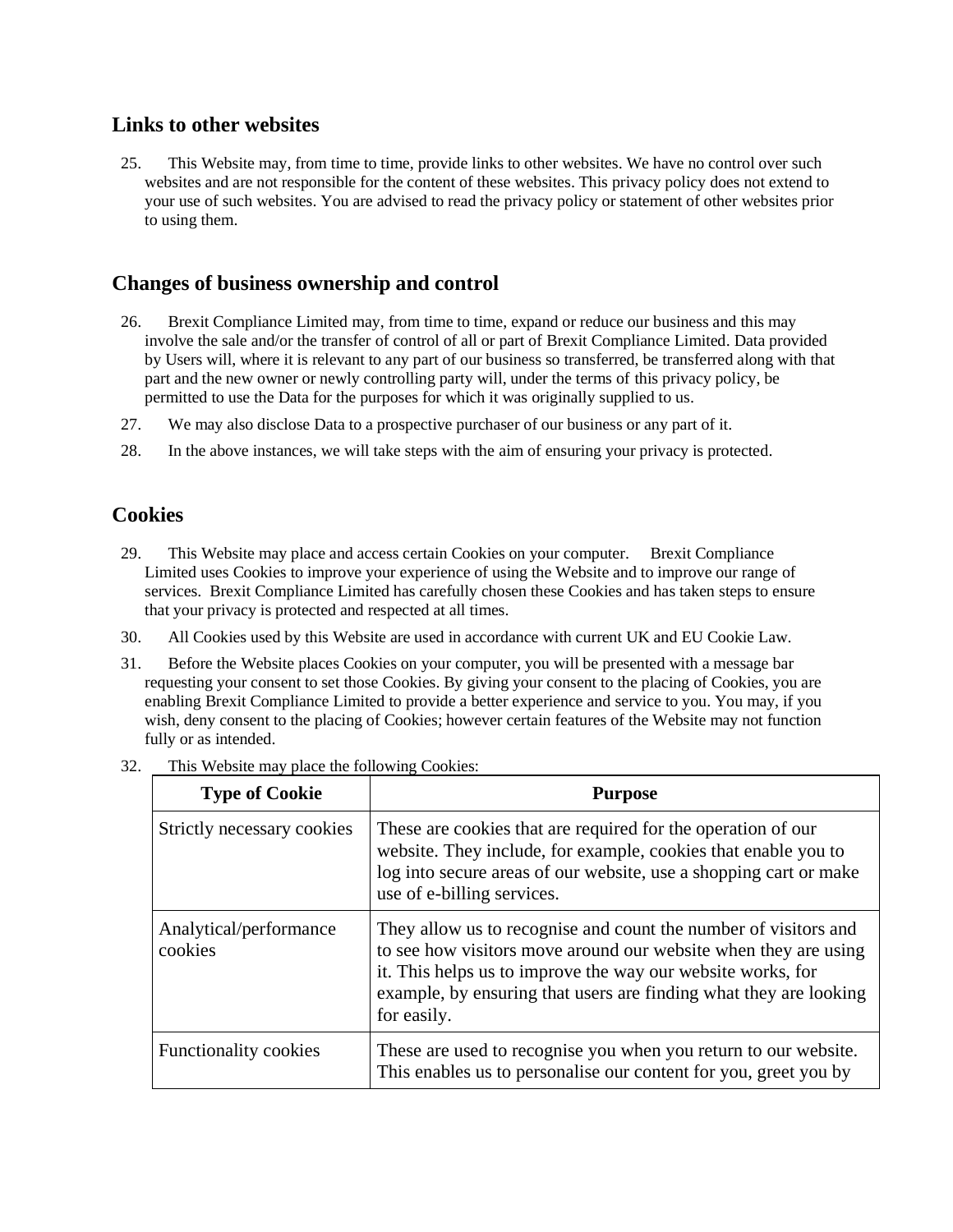| of language or region). | name and remember your preferences (for example, your choice |
|-------------------------|--------------------------------------------------------------|
|-------------------------|--------------------------------------------------------------|

- 33. You can find a list of Cookies that we use in the Cookies Schedule.
- 34. You can choose to enable or disable Cookies in your internet browser. By default, most internet browsers accept Cookies but this can be changed. For further details, please consult the help menu in your internet browser.
- 35. You can choose to delete Cookies at any time; however you may lose any information that enables you to access the Website more quickly and efficiently including, but not limited to, personalisation settings.
- 36. It is recommended that you ensure that your internet browser is up-to-date and that you consult the help and guidance provided by the developer of your internet browser if you are unsure about adjusting your privacy settings.
- 37. For more information generally on cookies, including how to disable them, please refer to aboutcookies.org. You will also find details on how to delete cookies from your computer.

# **General**

- 38. You may not transfer any of your rights under this privacy policy to any other person. We may transfer our rights under this privacy policy where we reasonably believe your rights will not be affected.
- 39. If any court or competent authority finds that any provision of this privacy policy (or part of any provision) is invalid, illegal or unenforceable, that provision or part-provision will, to the extent required, be deemed to be deleted, and the validity and enforceability of the other provisions of this privacy policy will not be affected.
- 40. Unless otherwise agreed, no delay, act or omission by a party in exercising any right or remedy will be deemed a waiver of that, or any other, right or remedy.
- 41. This Agreement will be governed by and interpreted according to the law of England and Wales. All disputes arising under the Agreement will be subject to the exclusive jurisdiction of the English and Welsh courts.

## **Changes to this privacy policy**

42. Brexit Compliance Limited reserves the right to change this privacy policy as we may deem necessary from time to time or as may be required by law. Any changes will be immediately posted on the Website and you are deemed to have accepted the terms of the privacy policy on your first use of the Website following the alterations. You may contact Brexit Compliance Limited by email at exit@brexitcompliance.com.

## **Attribution**

43. This privacy policy was updated on **23 October 2020.**